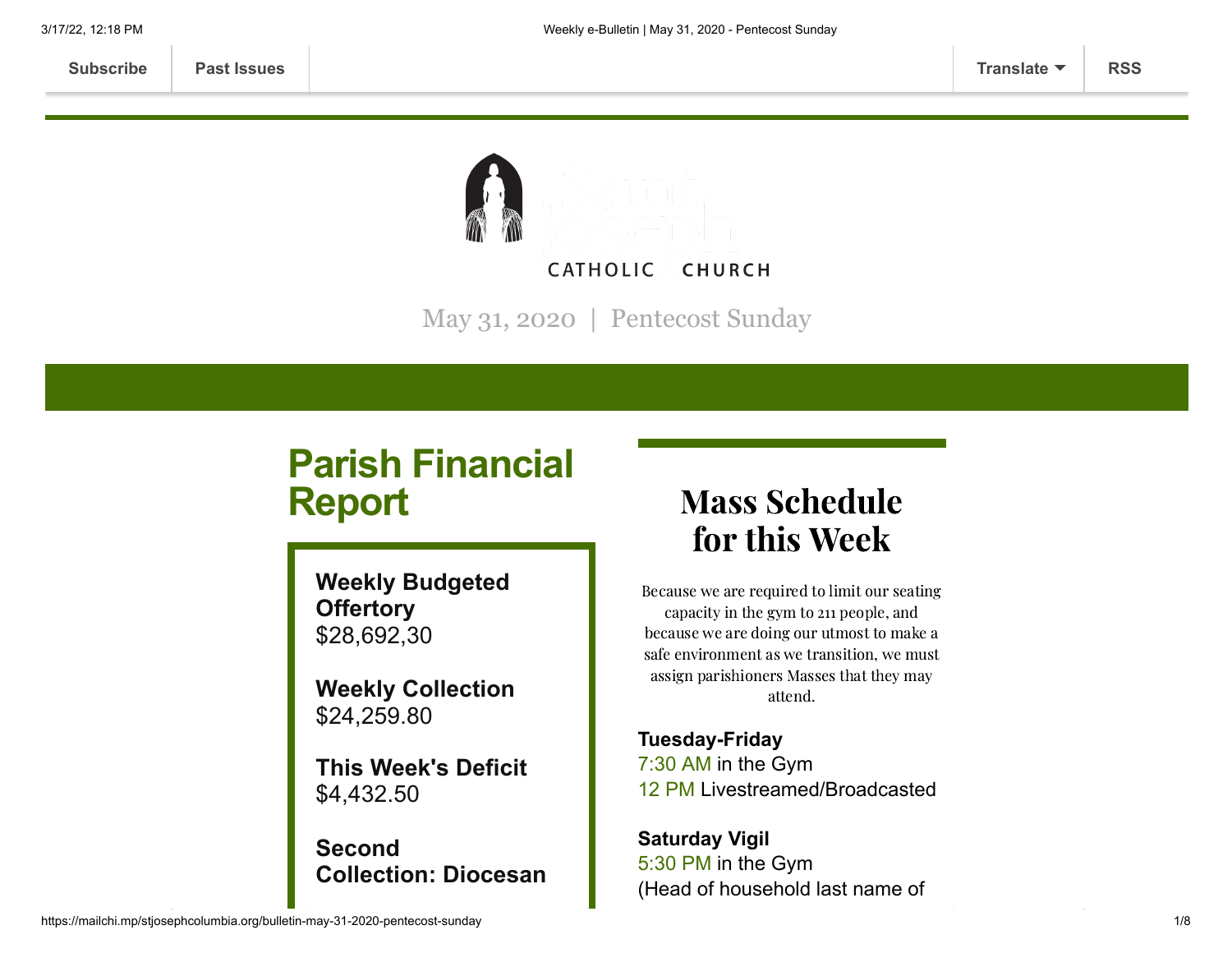\$243.00

**Campaign**

# *Please Pray for the Sick of the Parish*

Edith Asmer, Nancy Barnes, Barbara Beis, Peg Brandon, Margaret Briggs, Arthur Brown, Dorothy Brown, Joanne Childs, Allison Corbett, Mary DeLay, Jameson Finney, Sylvia Flynn, Joseph Fricker, Marjorie Fusci, Laddie Gatling, Robert Greaney, Edward Griswold, Bill Jones, Mary Kahaly, Shields Levatino, Helen McCormac, Hope Mosher, Brenda Nauful, Ellie O'Shea, Stella Peeples, Helen Pellicci, Maria Perez, Charles Rando, Jane Rando, Brianne Rodriguez, Ann Royal, Vic Schwartz, Andrea Smith, Edna Soto, Shirley Stiglbauer, Betty Stork, Fred Stork, Catherine Grace Stirling, Davis Bryan Stirling, Mirtha Vallini

#### **Sunday**

8:00 AM in the Gym (Head of household last name of A-I) 10:30 AM Live streamed & Broadcasted 12:15 PM in the Gym (Head of household last name of J-R)

> Click **[HERE](https://www.stjosephcolumbia.org/resuming-public-masses)** for information about attending public Masses at St. Joseph's

| <b>Order of Worship - Pentecost</b> |  |
|-------------------------------------|--|
| $\bullet$                           |  |
| <b>Sunday</b> (5.31.20)             |  |
|                                     |  |
| .<br>.                              |  |

Our live stream Masses can be found on our Facebook page and YouTube Channel: [https://www.facebook.com/stjosephcolum](https://www.facebook.com/stjosephcolumbia/) bia/ [https://www.youtube.com/c/StJosephCath](https://www.youtube.com/c/StJosephCatholicChurchColumbiaSC) olicChurchColumbiaSC Broadcasting on 90.9 FM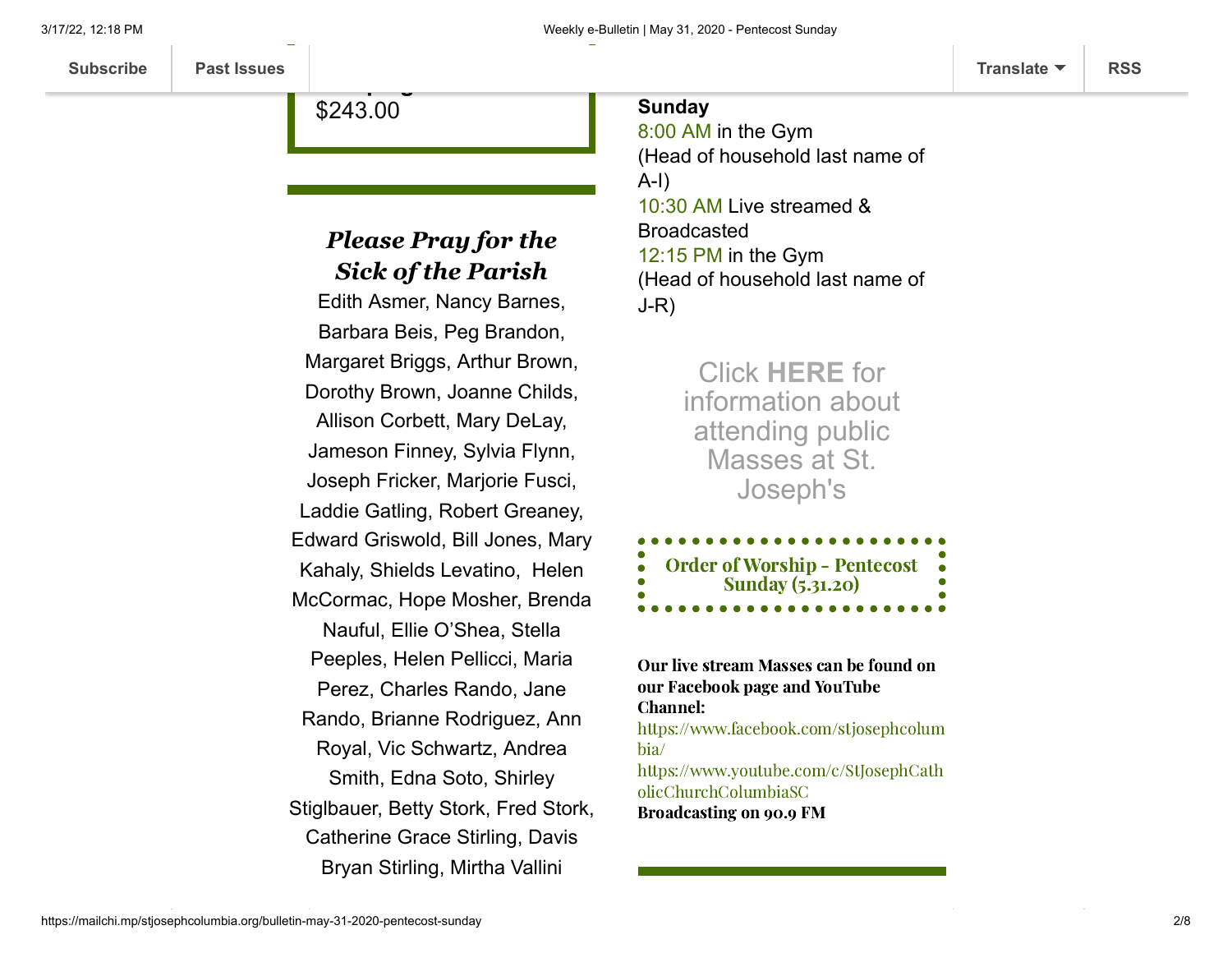

**Click for Summer Schedule for St. Joseph's Youth [Ministry](https://mcusercontent.com/d4b93555728ca5d7a7e530541/files/bd0bf620-2cda-4681-9e48-eae4d9b0af5e/STJCYM_Summer_2020.pdf)**



**Register HERE for Greater Retreat [Summer](https://mailchi.mp/65f1c4658b19/stjcym-greater) Session One**

## **for the Week**

Saturday, May 30, 2020 5:30 PM - Parishioners of St. Joseph

#### Sunday, May 31, 2020

8:00 AM - Barbara & Raymond Rossi + 10:30 AM - Mr. Edward L. Albenesius + 12:15 PM - Agnes Rutledge McDonald +

#### Tuesday, June 2

7:30 AM - Mr. William Crosby + 12:00 PM - Mrs. Joan Zonakis +

Wednesday, June 3 7:30 AM - Mrs. Joan Zonakis + 12:00 PM - Mr. William Pugh +

Thursday, June 4

7:30 AM - Nancy & Norman Paige + 12:00 PM - Mr. William Pugh +

Friday, June 5

7:30 AM - Mr. Ernie Nauful + 12:00 PM - Mrs. Bette Birdsong (I)

Saturday, June 6 5:30 PM - Parishioners of St. Joseph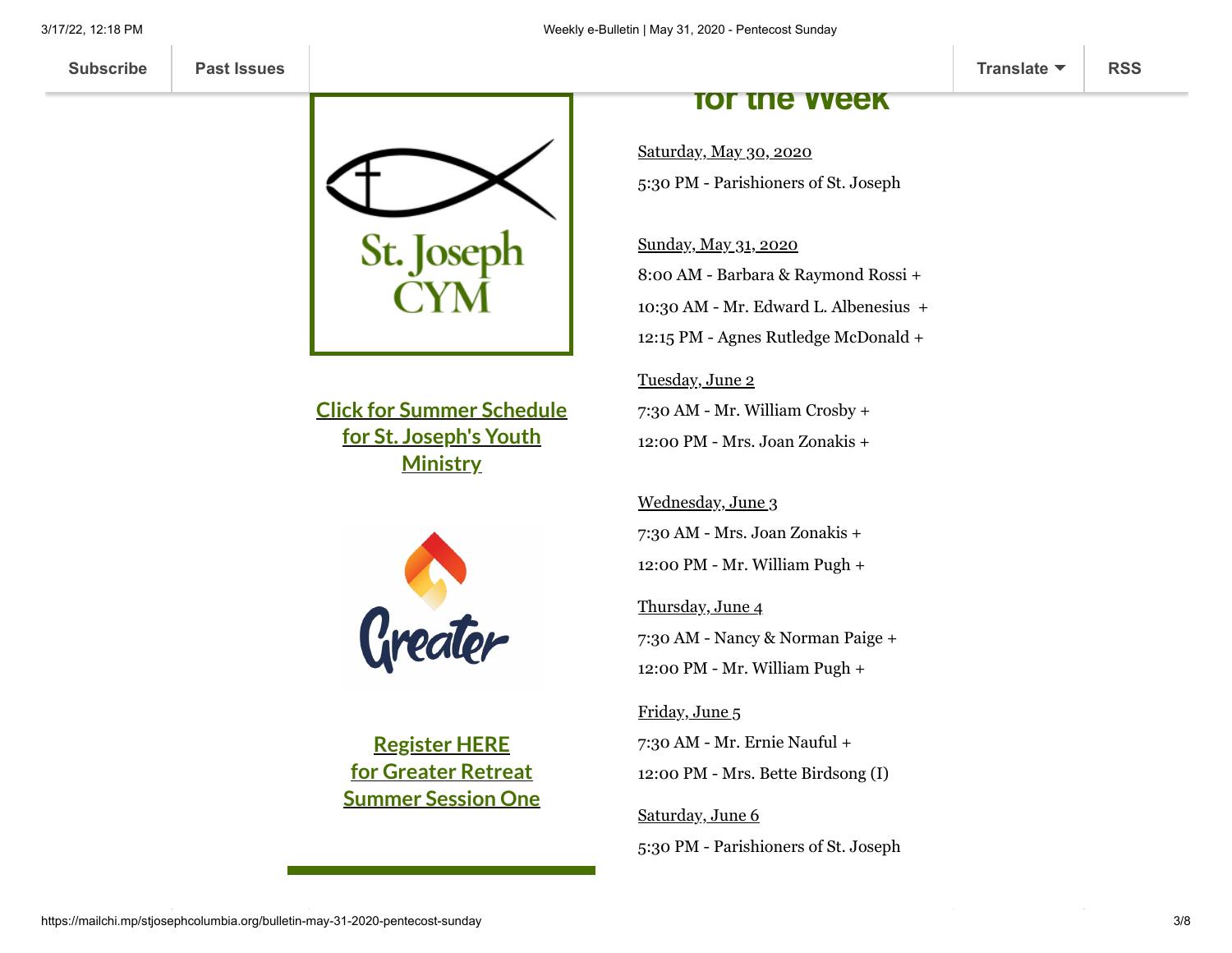



**Congratulations** to our 6<sup>th</sup> grade graduates and their families! We wish you the best of luck as you move on to middle school! We appreciate the contributions you have made to Saint Joseph Catholic School throughout the years and want you to rememberyou will always be part of the Saint Joseph family. Once a Saint, always a Saint.



## **Virtual Open House:**

Engage with faculty, coaches, and students at one of our Virtual Open Houses - Thurs., June 11, 7 PM or Tues., June 16, 4:30 PM. See for yourself why more families are choosing Cardinal Newman now more than ever.

 $0.00$  AM - MIS. EWA BOI YSTWICZ T

10:30 AM - Mr. Frank Cabrera + 12:15 PM - Mrs. Anna Claire Laney +

**The flowers on the Main Altar** this weekend are in honor of Ruth and Robert Patterson on their 60th wedding anniversary. **Congratulations Ruth & Robert!**

Opportunities to remember or honor loved ones and special occasions with Mass intentions or flowers for our liturgies are available. For more information or to check on the availability of dates, please call Teresa Chmura at 803.254.7646 ext. 410.

**Upcoming Public Masses Mass Assignments for Parishioners**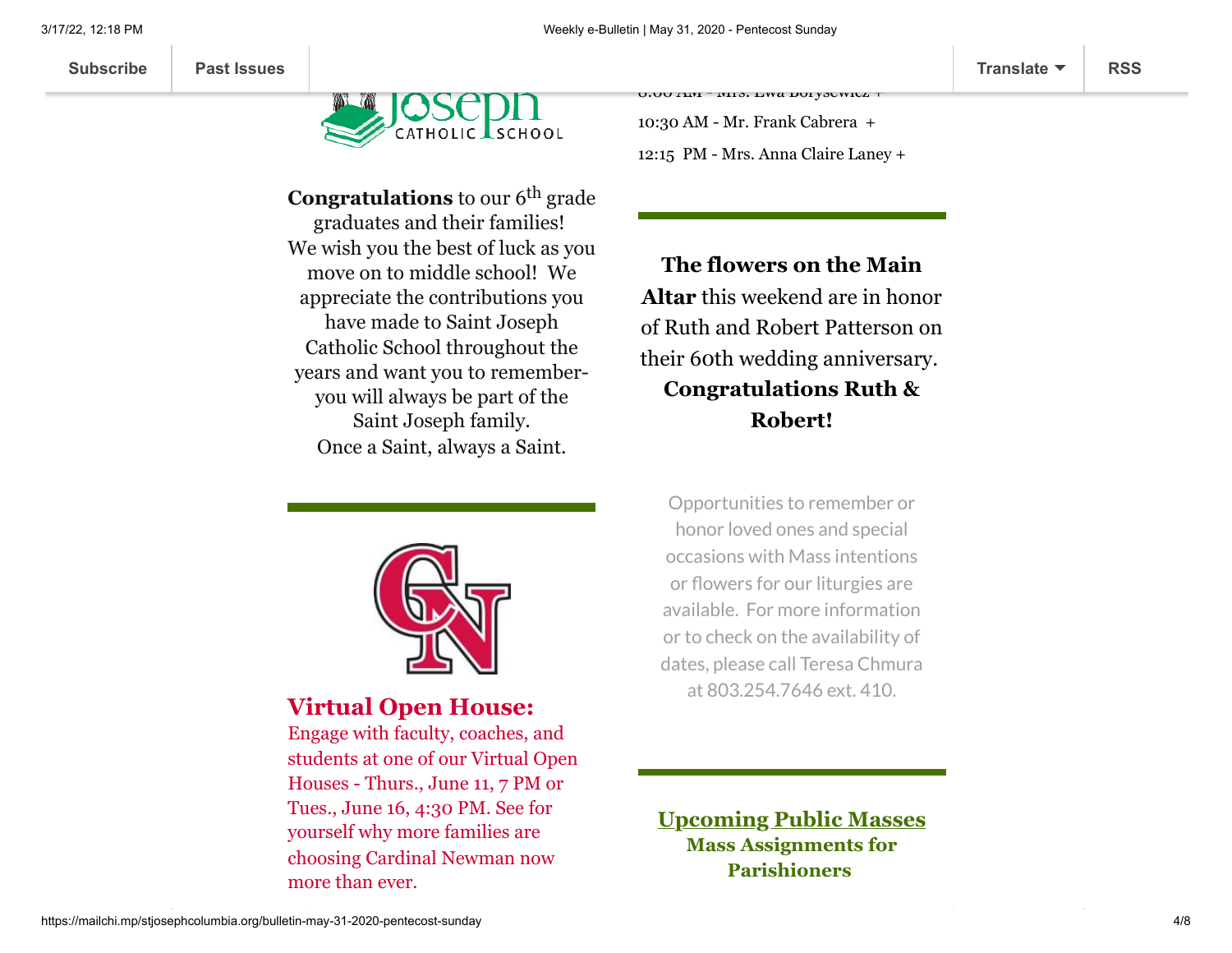last name of A-I • 8 AM Mass. Head of household last name of J-R • 12:15 PM Mass. Head of household last name of S-Z

**Good News!** Effective June 1, 2020, Deacon Will Frei will be with St. Joseph's for his summer assignment before his Ordination on July 10, 2020. Welcome Deacon Frei!

Visit [cnhs.org](https://linkprotect.cudasvc.com/url?a=http%3a%2f%2fcnhs.org%2f&c=E,1,ZxvVHJ5RuCSNLJOHJHujhzfQJOTQbeLjx14rYdg2CsArs_3m_yF4vUgT7XT4H02bUihpZJvibOHuzCoG_gLnvEjKyVx01nSDAYw1XIlr2Eqlup-lgA,,&typo=1) for details.



## **Messy Family Play and Pray Challenge**

We want to invite you to take the Play and Pray Challenge!

The Play and Pray Challenge is a way for us to spread the kingdom of Jesus Christ into every home in a fun, interactive way. We have learned that if you are going to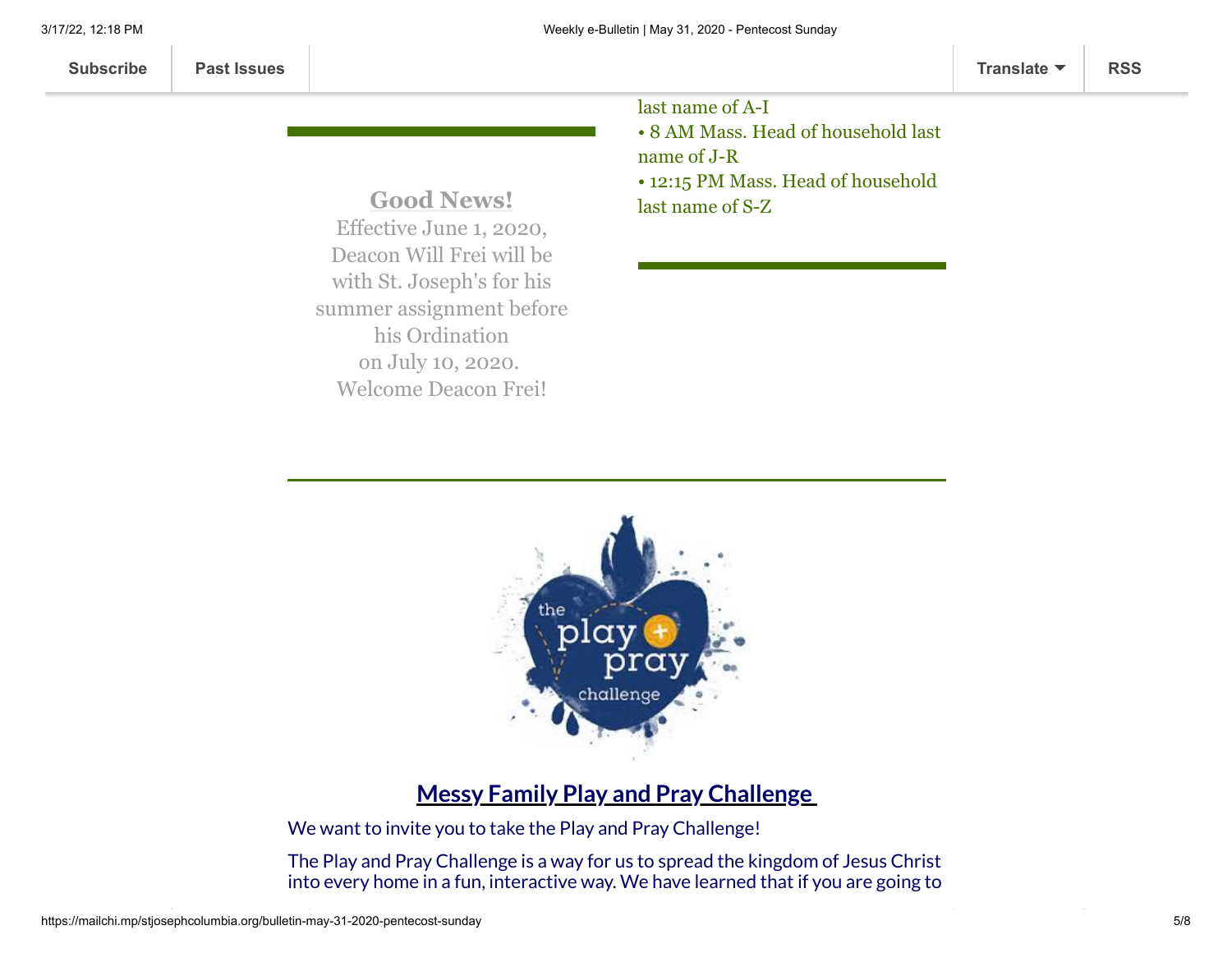From June from the 12th to the 21st, we are challenging families to do three

| <b>Past Issues</b><br><b>Subscribe</b> | Translate $\blacktriangledown$ | <b>RSS</b> |
|----------------------------------------|--------------------------------|------------|
|----------------------------------------|--------------------------------|------------|

things:

1. Organize and execute an amazing FAMILY DAY,

PRAY with your family, you need to PLAY with them!

- 2. Plan and go on a DATE NIGHT, and
- 3. Proclaim Jesus Christ as the KING OF THE HOME by placing the image of the Sacred Heart in their house and "enthroning" Him as King.

We want to make this a fun and rewarding experience for families, so we have created some resources to help you out. Go to our website [messyfamilyproject.org/challenge](https://linkprotect.cudasvc.com/url?a=https%3a%2f%2fso561.infusion-links.com%2fapi%2fv1%2fclick%2f5701382407192576%2f4775997464903680&c=E,1,g5694Cnv-rnTILvXPcLaB3t0hvSe0WdRLnUVvLDZjlR2XlfGxNA2P-qOglIMcx8OA6WRc6hmedEfcV3ugmtQtiYwLDX7oJM4gfVJBu4Nw1KWfPGuSNA,&typo=1) to get your Play and Pray Challenge Kit.

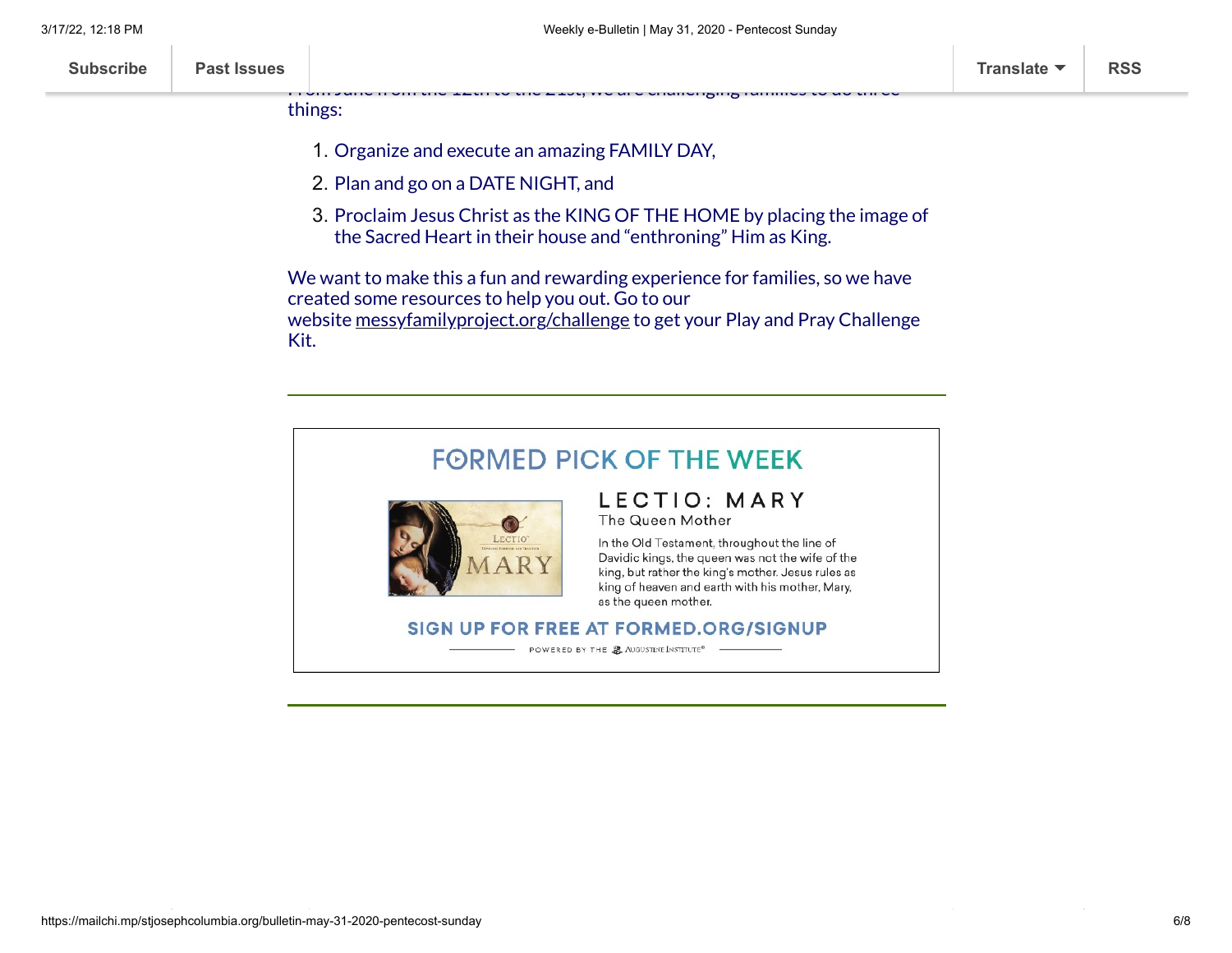# JL IIIJGI AI. Not conservative. Simply Catholic.

On Tuesday, June 9, South Carolinians will enter polling stations for primary elections across the state. We will vote for those who may hold political office in our state and Washington, D.C., for the next two years or longer.

As Catholics, we have the benefit of the Church's Magisterium endowed upon her by Christ, which assists us in understanding the natural, moral law as it relates to specific issues. We have an obligation as Catholics also to be correctly informed and educated by the Church's teaching so that we may vote with our consciences.

Below is the Simply Catholic voter guide for the faithful in our parishes, schools and ministries. Please remember to vote on **Tuesday, June 9, 2020**!

- View our **Simply [Catholic](http://r20.rs6.net/tn.jsp?f=001INvgsNffzq9SJLMLZhDdwifocm3gGvt8cqmal04qf5J-hZUqUITqwX9Juoupd9-mfcxDiYdevdGAB-BlxYxMZoP-19QE0CtvC9HQbNHQZ-v5qEg15Pfbn65KS7kJdLiNd6ypRuZlW1JXjiyPoMpgRhwxs4r8B-mrg1T8QQgO2jgptsJ90hhmklBji2X09z18nRG4FngL4PlZv9BeHbDb2_GYAyFA1up25CtAI9V-0lzi4tCfMYhflbGKWm5qVsww&c=8N37dgemmdOxwuTrF9-csg9Ephg-lNVV4j3AId8O_2OYEeigcqtyag==&ch=MVJtWLHgBdI7gZX4S4SD7BZHr5vkfIZg-OziJkD3xXkvuo2PI53rIA==)** voter guide.
- Click here to [find your](http://r20.rs6.net/tn.jsp?f=001INvgsNffzq9SJLMLZhDdwifocm3gGvt8cqmal04qf5J-hZUqUITqwWPc99cttP2Kxuxxtdo9cEPuRwC9LwrC0sk3_HdUjuwzZbRccbI9l86raMMVYvcT2nzotrMwXEO_DN1MOtpffwyqMyAZgxsxNRfA5nD0I1zYkLuyS5Yqh33bnLQ7UjOBQaE2fL2QqJZvrXUPqbghlSqfUEoqo-SryBR1doyPDdu2F5hzbVG8RG_Bcckfrf6nLuBU08-xbzUJCSrJz1NGvdSUOhPgNwfiFg==&c=8N37dgemmdOxwuTrF9-csg9Ephg-lNVV4j3AId8O_2OYEeigcqtyag==&ch=MVJtWLHgBdI7gZX4S4SD7BZHr5vkfIZg-OziJkD3xXkvuo2PI53rIA==) local polling station.
- Click here to view your [sample](http://r20.rs6.net/tn.jsp?f=001INvgsNffzq9SJLMLZhDdwifocm3gGvt8cqmal04qf5J-hZUqUITqwWPc99cttP2Kxuxxtdo9cEPuRwC9LwrC0sk3_HdUjuwzZbRccbI9l86raMMVYvcT2nzotrMwXEO_DN1MOtpffwyqMyAZgxsxNRfA5nD0I1zYkLuyS5Yqh33bnLQ7UjOBQaE2fL2QqJZvrXUPqbghlSqfUEoqo-SryBR1doyPDdu2F5hzbVG8RG_Bcckfrf6nLuBU08-xbzUJCSrJz1NGvdSUOhPgNwfiFg==&c=8N37dgemmdOxwuTrF9-csg9Ephg-lNVV4j3AId8O_2OYEeigcqtyag==&ch=MVJtWLHgBdI7gZX4S4SD7BZHr5vkfIZg-OziJkD3xXkvuo2PI53rIA==) ballot.

For more information, please contact Michael F. Acquilano, Secretariat of Communications and Public Affairs, at [macquilano@charlestondiocese.org](mailto:macquilano@charlestondiocese.org) or 843-261-0535.